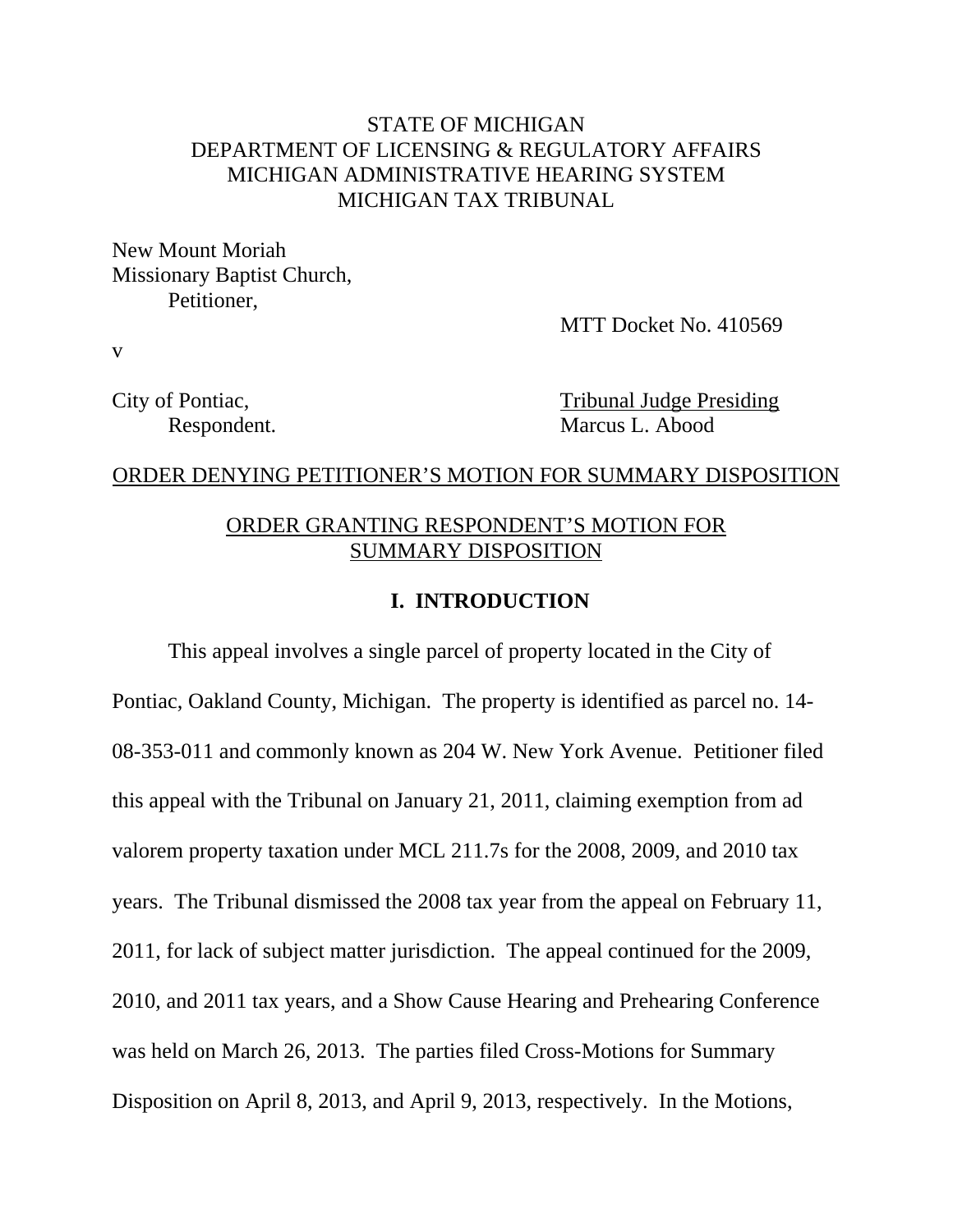MTT Docket No. 410569 Order, Page 2 of 15

which were filed pursuant to MCR 2.116( $C(10)$ , the parties assert that there is no genuine issue of material fact as to the exemption status of the subject property for the tax years at issue, and each requests judgment as a matter of law. Respondent filed a response to Petitioner's Motion for Summary Disposition on April 16, 2013, and Petitioner filed a response to Respondent's Motion on May 16, 2013. All said filings were timely pursuant to the April 10, 2013 Prehearing Conference Summary and Scheduling Order.

#### **II. BACKGROUND**

The subject property served as Petitioner's primary facility for many years, and all day-to-day operations and church-related activities, including ministry and religious services took place at that location. At some point prior to the tax years at issue in this appeal, Petitioner purchased a second property located at 313 East Walton with the intent to expand the structure on that property to accommodate its growing congregation. Services were held at both locations for a period of time, but by the beginning of 2009, Petitioner had fully transitioned out of the subject property and into the Walton Street Property, and all religious services were being held at the latter. Though the initial intent was to keep the subject property as a secondary location for use by the church and its ministry councils, it was ultimately decided that it would be sold in an effort to help raise revenue to expand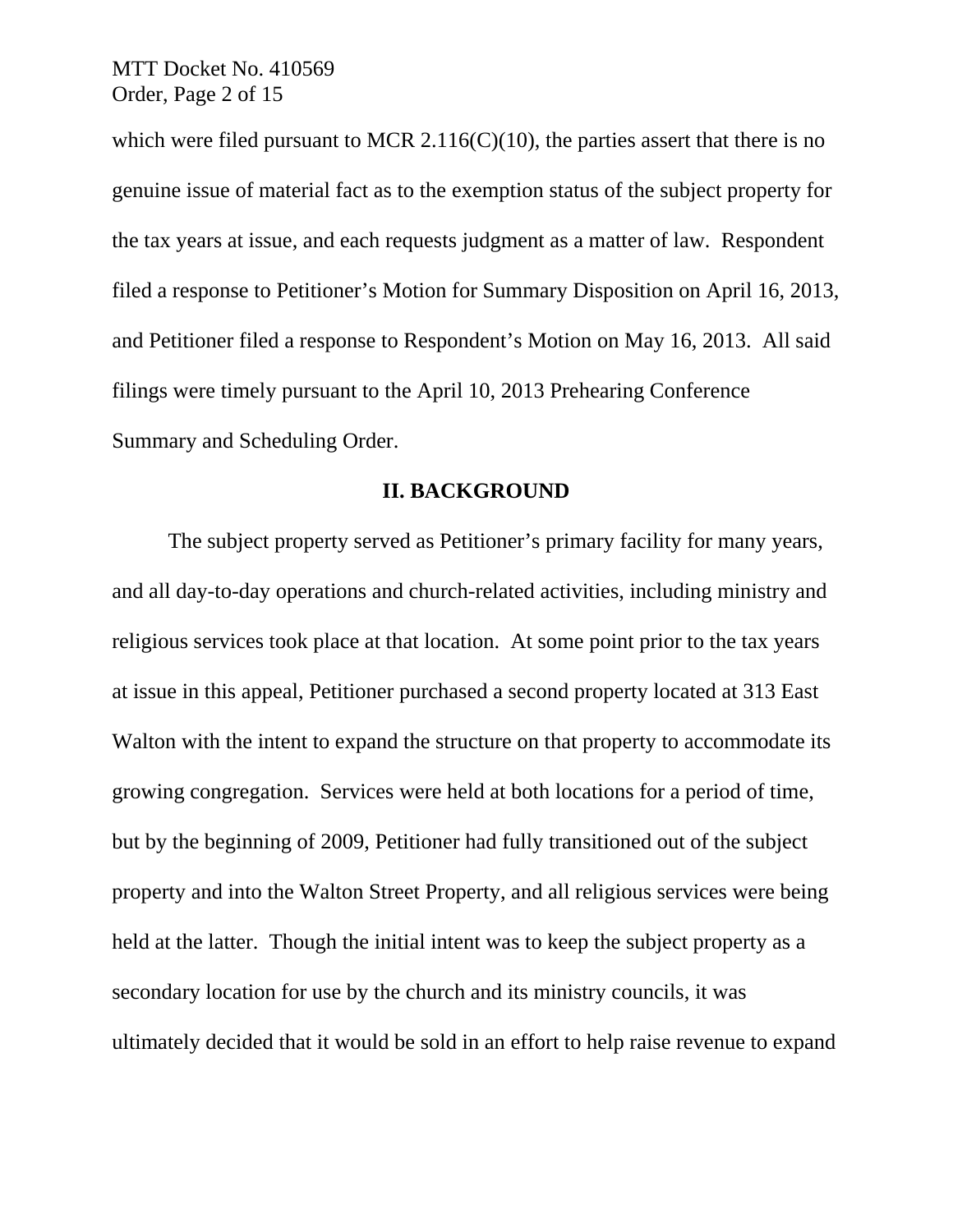MTT Docket No. 410569 Order, Page 3 of 15

the Walton property. No sale was forthcoming, however, and the property, with no functioning heating or plumbing systems, subsequently fell into a state of disrepair.

## **III. PETITIONER'S CONTENTIONS**

 Petitioner contends that the subject property is entitled to exemption from ad valorem property taxation under the houses of public worship exemption set forth in MCL 211.7s. More specifically, Petitioner contends that it is a domestic nonprofit and religious organization devoted to spreading the word of Christ through its missionary work and that the subject property was utilized for the sole purpose of promoting its religious services, truths and beliefs, and in teaching those to the community at large. Pursuant to Petitioner's Constitution, one of the Church's primary aims is "to contribute cheerfully and regularly to the support of the ministry, the expense of the Church, the relief of the poor, and the spread of the gospel through all nations." This vision is accomplished, in part, through schools of ministry that serve the community through outreach programs. Though the subject building was not in the best of shape during the tax years at issue, there was no revocation of its certificate of occupancy at any time. Renovations were ongoing, and Petitioner used the subject property on an increasingly regular and continuous basis during the tax years at issue for several of its ministry councils. The property hosted the youth ministry's 2009 Summer Enrichment Program, which featured chapel and Bible studies. Beginning in 2010, it also hosted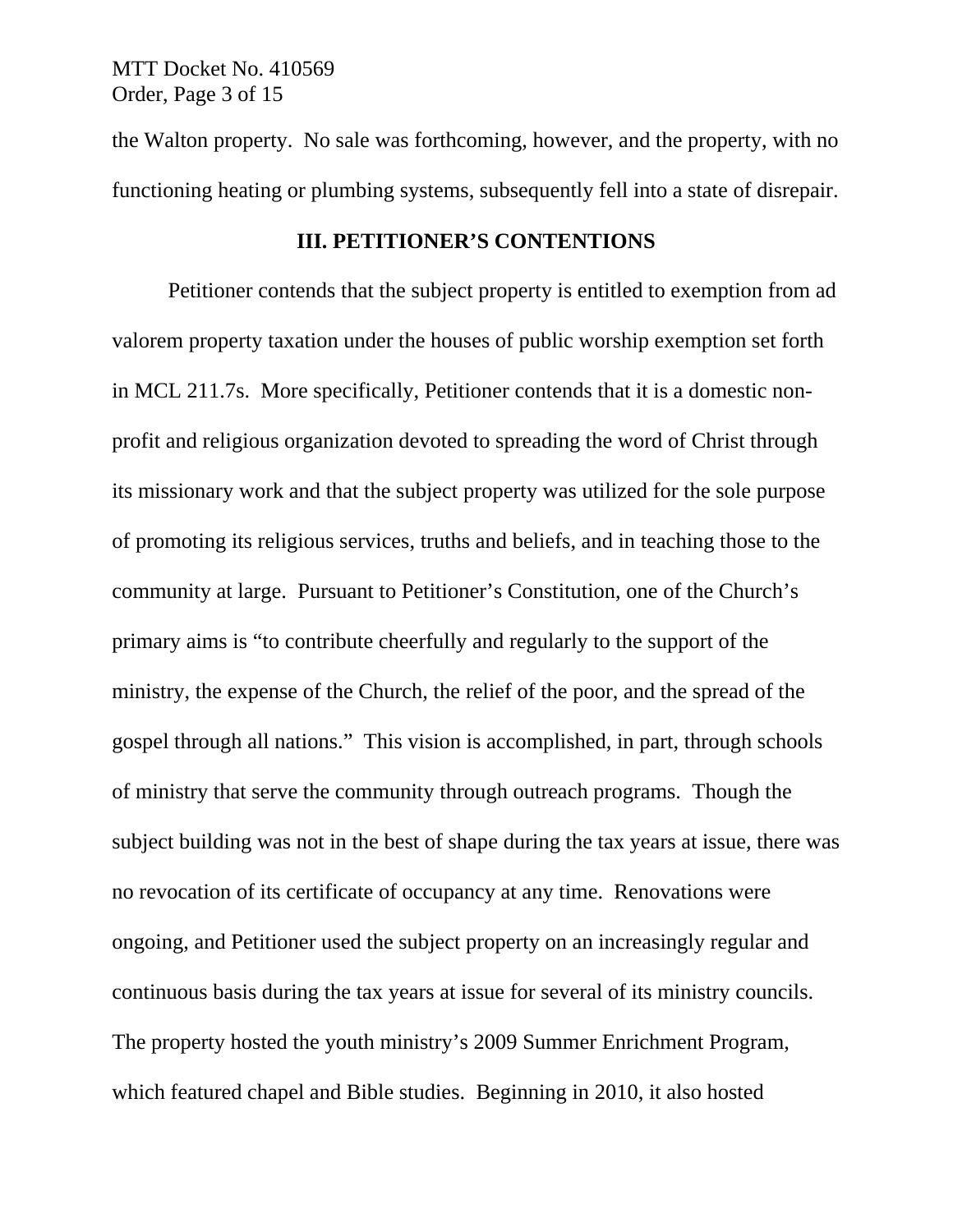## MTT Docket No. 410569 Order, Page 4 of 15

outreach ministry meetings and served as the production site for "Pocket Parables," a faith-based series of videos directed toward children and young adults. Various other ministries began meeting at the property during the summer of 2011, including the youth ministry, which held weekly Bible Study classes and a vacation Bible school boot camp. A new member orientation was also held at the property, and a communion service was scheduled for late 2011. During all three years, it housed the Helping Hands Food and Clothes Closet. The Helping Hands Ministry operated regularly through the year on Wednesdays and Saturdays, with approximately 22 people on hand to organize donations and distribute food and clothes to people in need. Helping Hands distributees were invited to church services and referred to the evangelist team for follow-up. They were also offered prayers and an opportunity to discuss the gospel. Accordingly, the property was used "in a manner consistent with the purposes of the owning intuition," as required by *Institute in Basic Life Principles, Inc v City of Watersmeet Township*, 217 Mich App 7,19; 551 NW2d 199 (1996). Petitioner contends that as such, it should be granted judgment as a matter of law.

#### **IV. RESPONDENT'S CONTENTIONS**

Respondent contends that the subject property is not entitled to exemption from ad valorem property taxation under the houses of public worship exemption set forth in MCL 211.7s. Respondent does not dispute that Petitioner is a nonprofit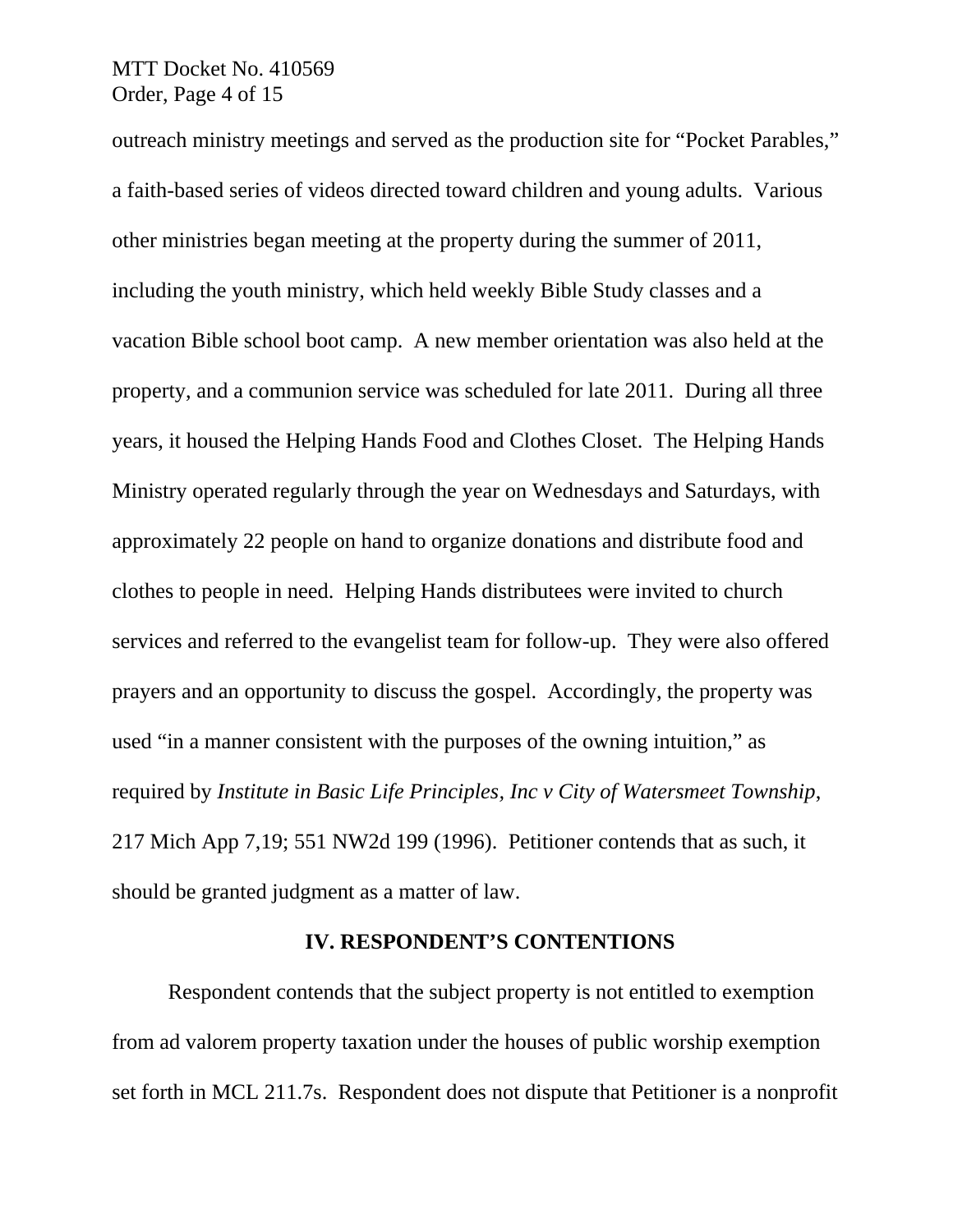## MTT Docket No. 410569 Order, Page 5 of 15

religious institution or that it is the owner of the subject property. Respondent contends, however, that a property must actually be used for religious worship or teaching to enjoy exemption; mere possession or ownership is not sufficient. No evidence has been provided to establish that any religious services took place at the subject property during the tax years at issue, and its predominant use in those years was non-use. The property did not have functioning heating or plumbing systems, and for all intents and purposes, was not in a position to be lawfully occupied. To the extent that there was a regular use, such use was very limited in terms of function, time, and space and had no religious component by way of worship or education sufficient to establish predominant use for religious services or teaching religious truths and beliefs. The Summer Enrichment Program had a duration of only six weeks, and the activities were primarily non-religious. Further, there is no concrete evidence that this program took place at the subject property in each of the three tax years at issue in this appeal. Those who offered testimony along those lines were not directly involved with the program, but merely spoke to their impressions. The documentary evidence establishes only that the program took place in one year, and it is unclear which. The Helping Hands Food and Clothes Closet was staffed only on Saturdays, and staffing was limited or non-existent in winter months due to lack of running water and heat. Moreover, Petitioner has offered no authority to support a finding that a charitable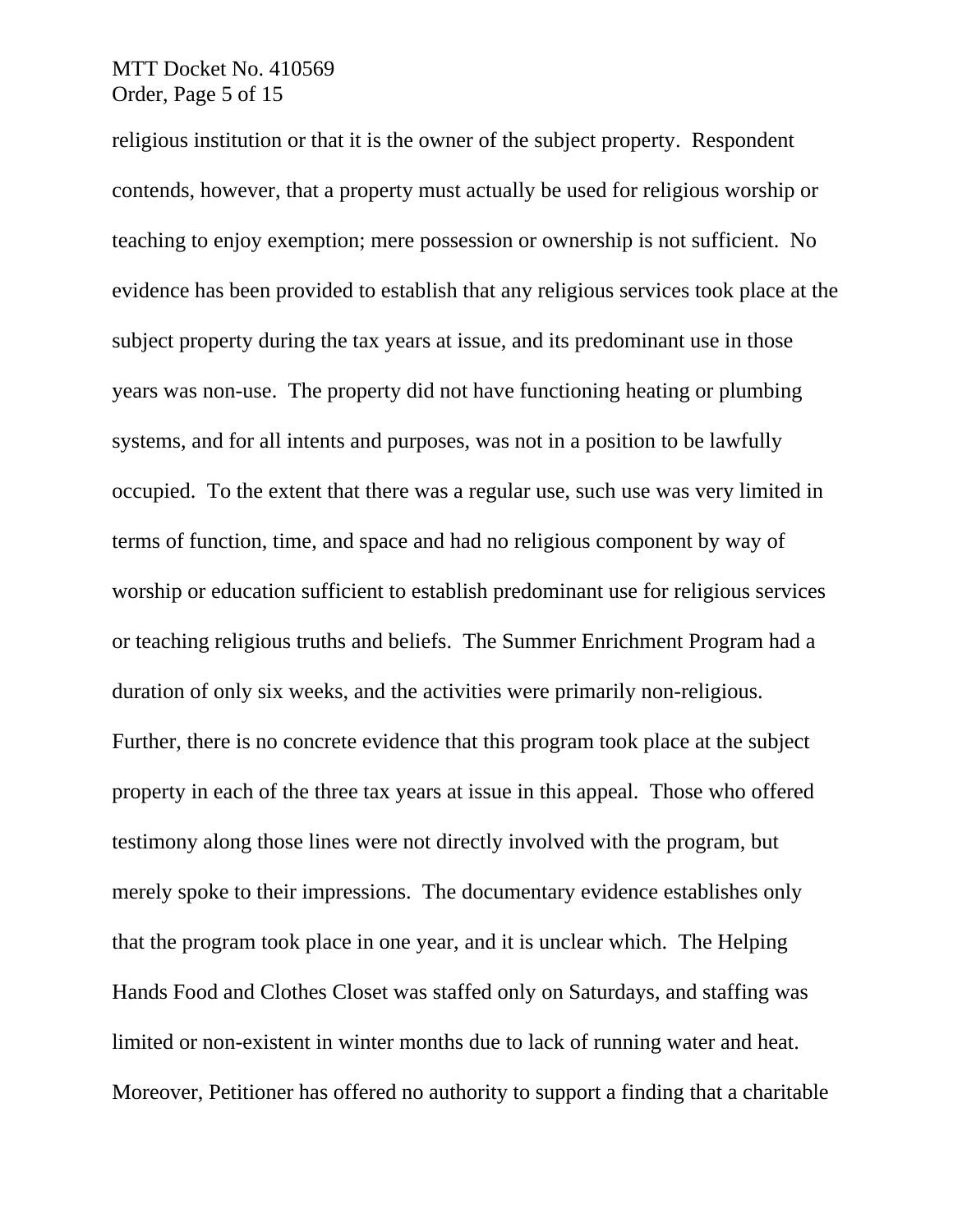MTT Docket No. 410569 Order, Page 6 of 15

activity operated by a church constitutes religious services or teaching. Religious truths are very broad, extending from actual theological doctrine to notions of morality, but that does not mean that everything a religious person does is teaching religious truths by example. If such had been the intent of the Legislature, it could simply have crafted an exemption stating that all property owned by religious institutions are exempt regardless of use. Respondent contends that as such, it should be granted judgment as a matter of law.

# **V. APPLICABLE LAW**

*A. Motions for Summary Disposition under MCR 2.116(C)(10).*

MCR  $2.116(C)(10)$  provides for summary disposition when, "[e]xcept as to the amount of damages, there is no genuine issue as to any material fact, and the moving party is entitled to judgment or partial judgment as a matter of law." *Quinto v Cross and Peters Co*, 451 Mich 358, 362; 547 NW2d 314 (1996), the Michigan Supreme Court set forth the following standards for reviewing motions for summary disposition brought under this subsection:

In reviewing a motion for summary disposition under MCR  $2.116(C)(10)$ , the trial court considers affidavits, pleadings, depositions, admissions, and documentary evidence filed in the action by the parties, MCR 2.116(G)(5), in the light most favorable to the party opposing the motion. A trial court may grant a motion for summary disposition under MCR 2.116( $C(10)$ ) if the affidavits or other documentary evidence show there is no genuine issue in respect to any material fact, and the moving party is entitled to judgment as a matter of law. MCR 2.116(C)(10), (G)(4).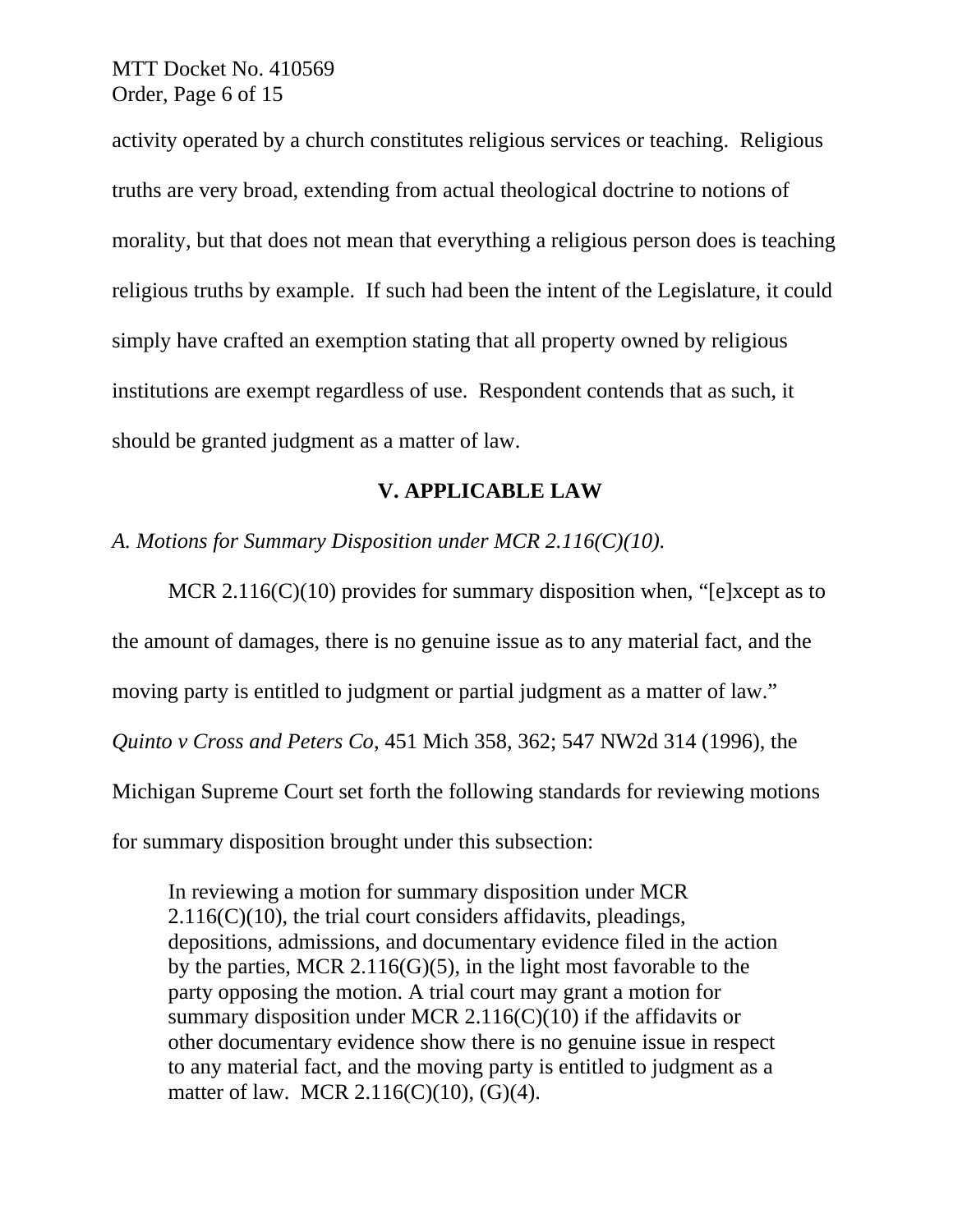MTT Docket No. 410569 Order, Page 7 of 15

In presenting a motion for summary disposition, the moving party has the initial burden of supporting its position by affidavits, depositions, admissions, or other documentary evidence. *See Neubacher v Globe Furniture Rentals, Inc*, 205 Mich App 418, 420; 522 NW2d 335 (1994). The burden then shifts to the opposing party to establish that a genuine issue of disputed fact exists. *Id*. Where the burden of proof at trial on a dispositive issue rests on a nonmoving party, the nonmoving party may not rely on mere allegations or denials in pleadings, but must go beyond the pleadings to set forth specific facts showing that a genuine issue of material fact exists. *See McCart v J Walter Thompson USA, Inc*, 437 Mich 109, 115; 469 NW2d 284 (1991). If the opposing party fails to present documentary evidence establishing the existence of a material factual dispute, the motion is properly granted*. See McCormic v Auto Club Ins Ass'n*, 202 Mich App 233, 237; 507 NW2d 741 (1993). In the event, however, it is determined that an asserted claim can be supported by evidence at trial, a motion under subsection (C)(10) will be denied. *See Arbelius v Poletti*, 188 Mich App 14; 469 NW2d 436 (1991).

### *B. Houses of Public Worship Exemption under MCL 211.7s*

The General Property Tax Act provides that "all property . . . within the jurisdiction of this state, not expressly exempted, shall be subject to taxation."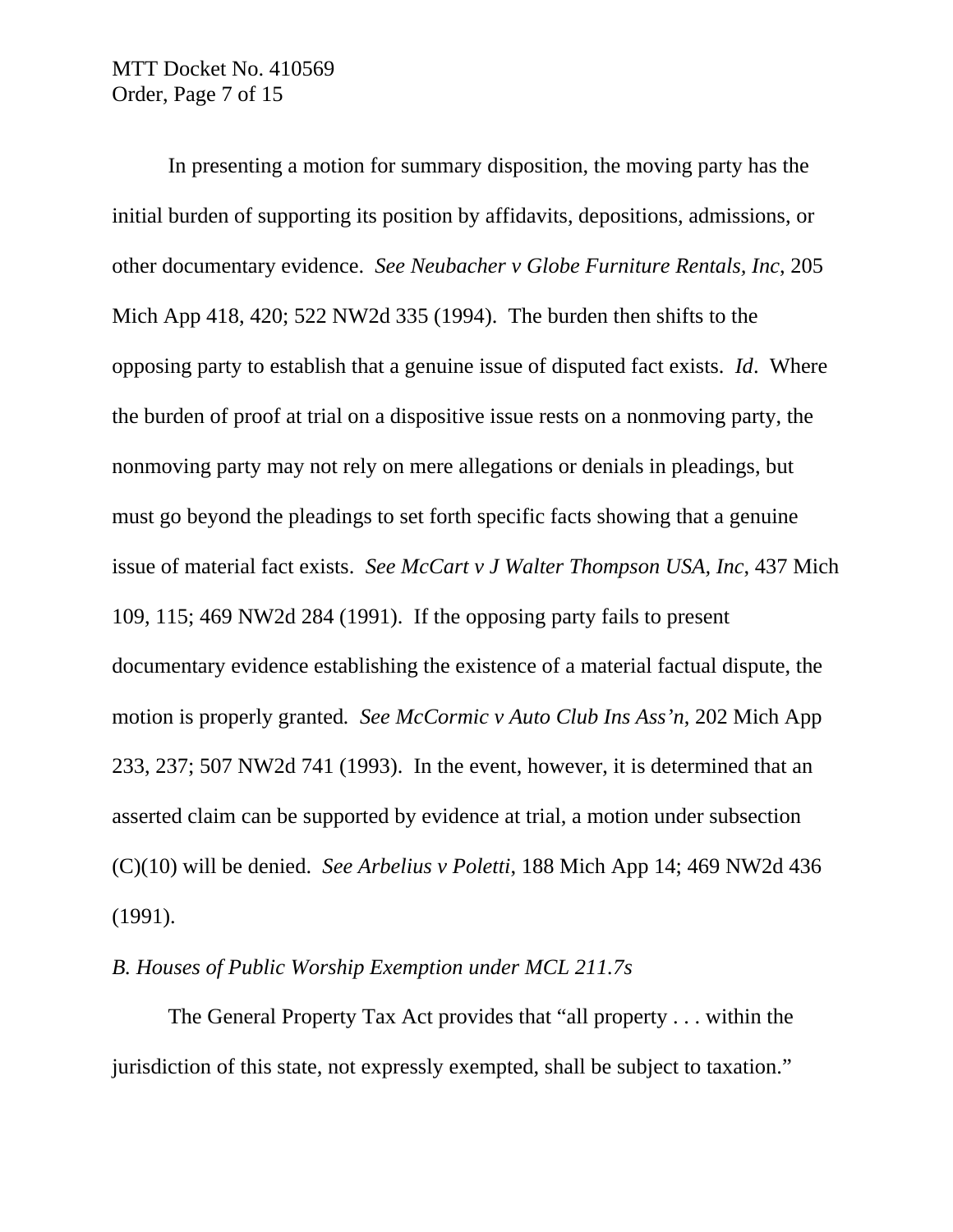MTT Docket No. 410569 Order, Page 8 of 15

MCL 211.1. Exemption statutes are subject to a rule of strict construction in favor

of the taxing authority. *See Michigan United Conservation Clubs v Lansing Twp*,

423 Mich 661, 664; 378 NW2d 737 (1985); *Ladies Literary Club v Grand Rapids*,

409 Mich 748, 753-754; 298 NW2d 422 (1980). The petitioner must prove, by a

preponderance of the evidence, that it is entitled to an exemption. *See ProMed* 

*Healthcare v Kalamazoo*, 249 Mich App 490; 644 NW2d 47 (2002).

MCL 211.7s creates a property tax exemption for houses of public worship.

It provides, as follows:

Houses of public worship, with the land on which they stand, the furniture therein and all rights in the pews, and any parsonage owned by a religious society of this state and occupied as a parsonage are exempt from taxation under this act. Houses of public worship includes buildings or other facilities owned by a religious society and used predominantly for religious services or for teaching the religious truths and beliefs of the society. *Id.* 

# **VI. CONCLUSIONS OF LAW**

MCL 211.7s unconditionally exempts from ad valorem property taxation all buildings and facilities owned by a religious society, so long as they are "used predominantly for religious services or for teaching the religious truths and beliefs of the society." *Id*. The Michigan Court of Appeals has held that a present use, and not a future intended use, is a necessary prerequisite to exemption under this statute. *See St Paul Lutheran Church v Riverview*, 165 Mich App 155, 161; 418 NW2d 412 (1987). The Court has also held, however, that the frequency and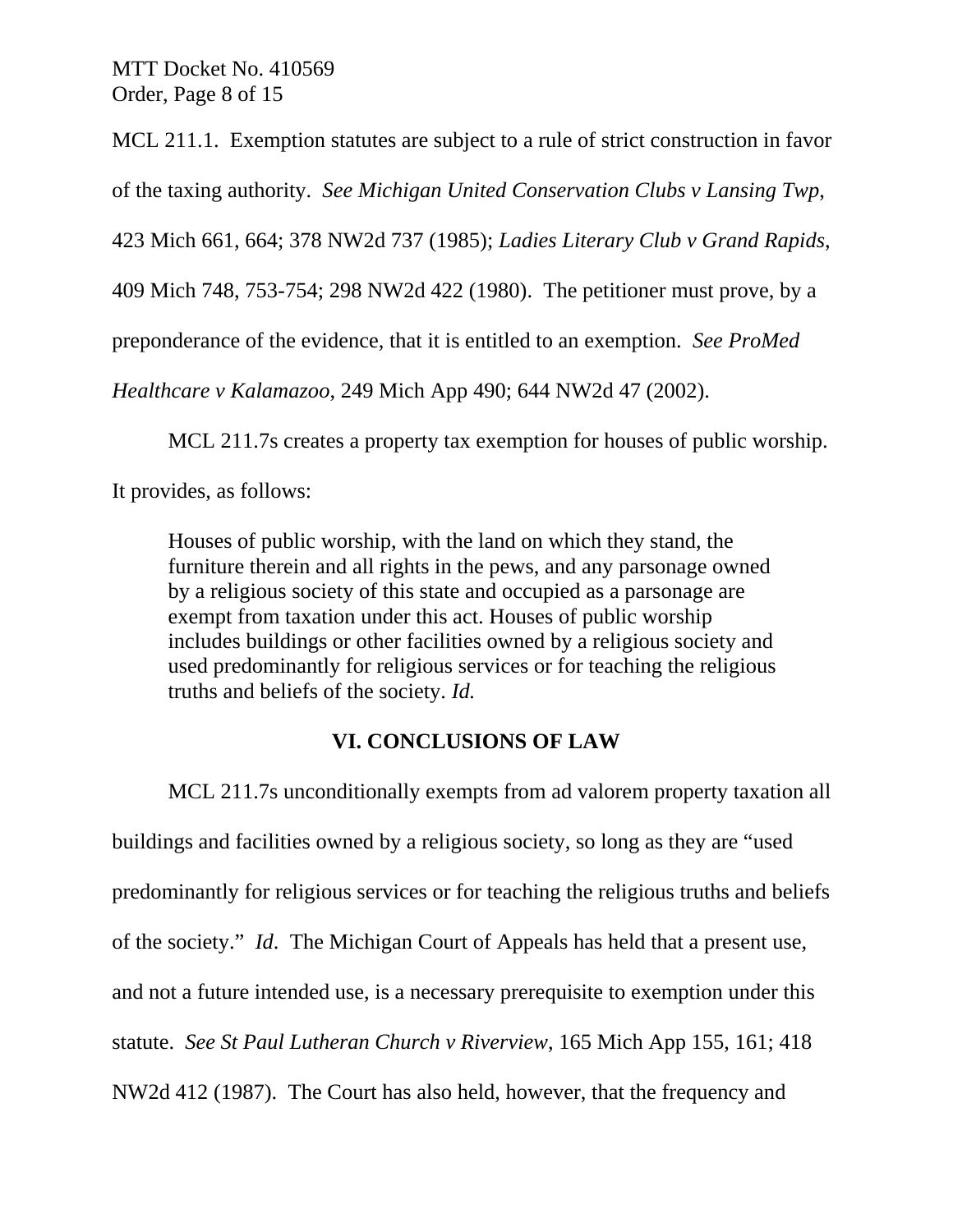MTT Docket No. 410569 Order, Page 9 of 15

quantum of that present use is irrelevant. *See Institute in Basic Life Principles, Inc* 

*supra*. After a thorough analysis and review of prior case law, the Court

concluded:

Although the cases rejecting the quantum of use test involve educational institutions rather than houses of public worship, their reasoning applies here. We decline to invite the Tax Tribunal to apply the rigorous quantum of use test, finding that the test would unnecessarily intrude into the affairs of religious organizations. Rather, we adopt the criteria employed in *Nat'l Music Camp* and *McCormick Foundation* and ask whether the entire property was used in a manner consistent with the purposes of the owning institution. This test avoids undue entanglement in the province of religious entities, and more closely conforms with the requirement under the exemption statute that the property be used predominantly for teaching the religious truths of the society. *Id*. 1

Respondent acknowledges the Court's denunciation of the "quantum of use"

test, which was first set forth more than forty years ago in *Lake Louise Christian* 

*Community v Hudson Twp*, 10 Mich App 573; 159 NW2d 849 (1968), yet premises

its entire "non-use" argument on this rejected theory. Respondent does not dispute

actual physical use of the property, but asserts, in essence, that the extent of that

use is so de minimis as to render it non-existent. Though the Tribunal agrees that

<sup>&</sup>lt;sup>1</sup> The validity of *Nat'l Music Camp v Green Lake Twp*, 76 Mich App 608; 257 NW2d 188 (1977), and *Kalamazoo Nature Center, Inc v Cooper Twp*, 104 Mich App 657; 305 NW2d 283 (1981), was called into doubt by the Michigan Supreme Court in *Liberty Hill Housing Corp v Livonia,* 480 Mich 44, 54; 746 NW2d 282 (2008). The Court in that case addressed the issue of what constitutes occupancy under MCL 211.7o. *Institute in Basic Life Principles, supra,* was not called into doubt, however, and unlike MCL 211.7s, which requires that property be owned by a religious society and used predominantly for religious services or for teaching the religious truths and beliefs of the society, MCL 211.7o requires that the property be owned and occupied by the exemption claimant solely for the purposes for which the claimant was incorporated.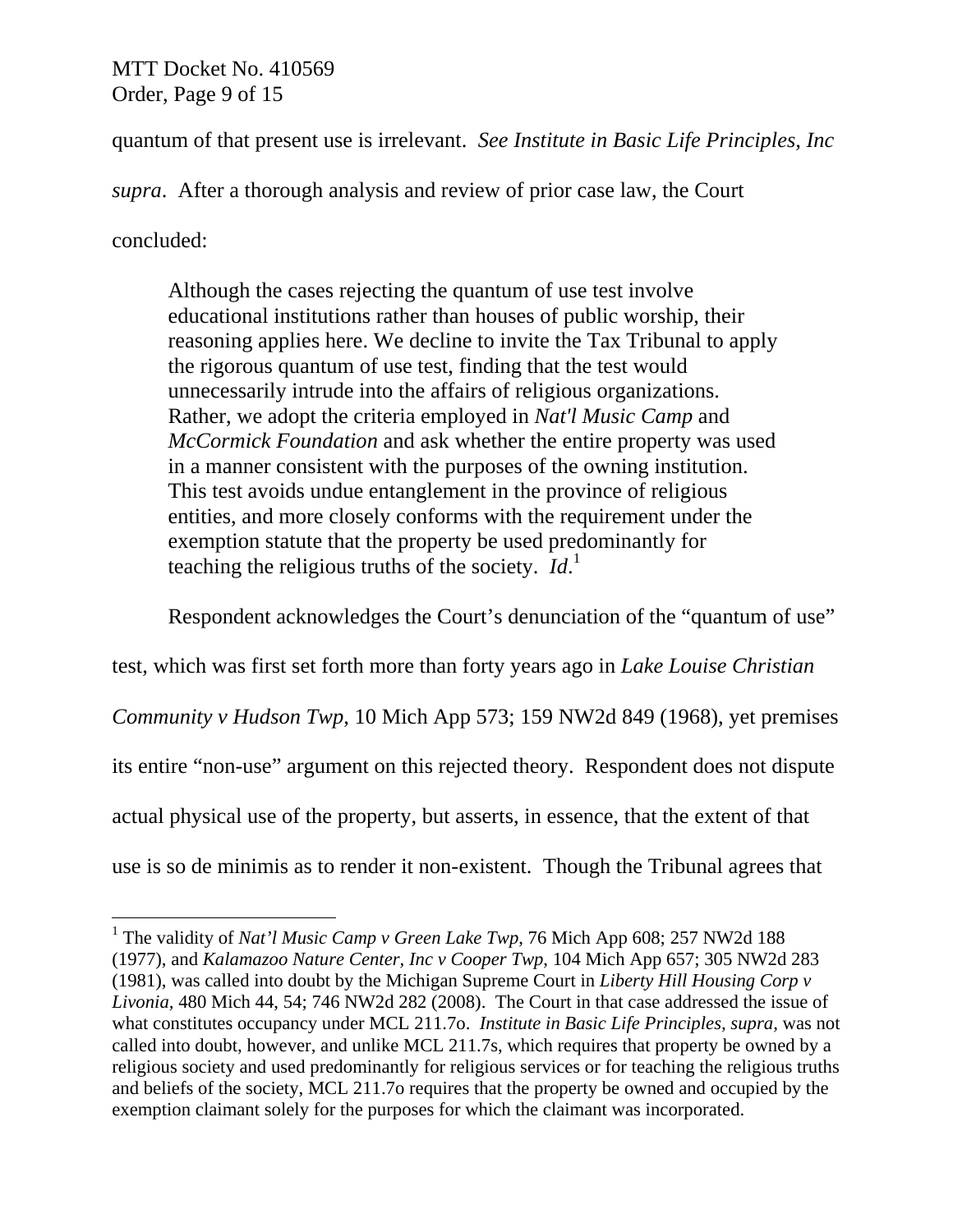## MTT Docket No. 410569 Order, Page 10 of 15

this argument is simply an attempt to boot-strap the quantum of use test back into existence as Petitioner contends, it also finds that Petitioner's reliance on *Institute in Basic Life Principles, supra,* is nonetheless misplaced.

Contrary to Petitioner's suggestion, the Court of Appeals' ruling in *Institute in Basic Life Principles* did not abolish the statutory requirement that property be used for religious services or to further the teaching of religious principles. In evaluating the sufficiency of the property owner's use of the property, the Court did hold that the relevant inquiry is "whether the entire property was used in a manner consistent with the purposes of the owning institution." *Institute in Basic Life Principles, supra* at 19. At issue in that case, however, and in all of the cases from which the underlying reasoning was adopted, were parcels with substantial acreage, most of which were undeveloped, and only some of which were physically occupied or used. The Court noted the Institute's use of the lodge and conference center for religious seminars and worship services and made a specific finding that the property was used for religious purposes within the meaning of the statute. *Id*. at 17. The question presented was whether, in light of that finding, the exemption should extend to the entire property, including the undeveloped portions where no such activities took place. *Id*. at 19.

Accordingly, Petitioner is still required to prove, by a preponderance of the evidence, that the subject property was used predominantly for religious services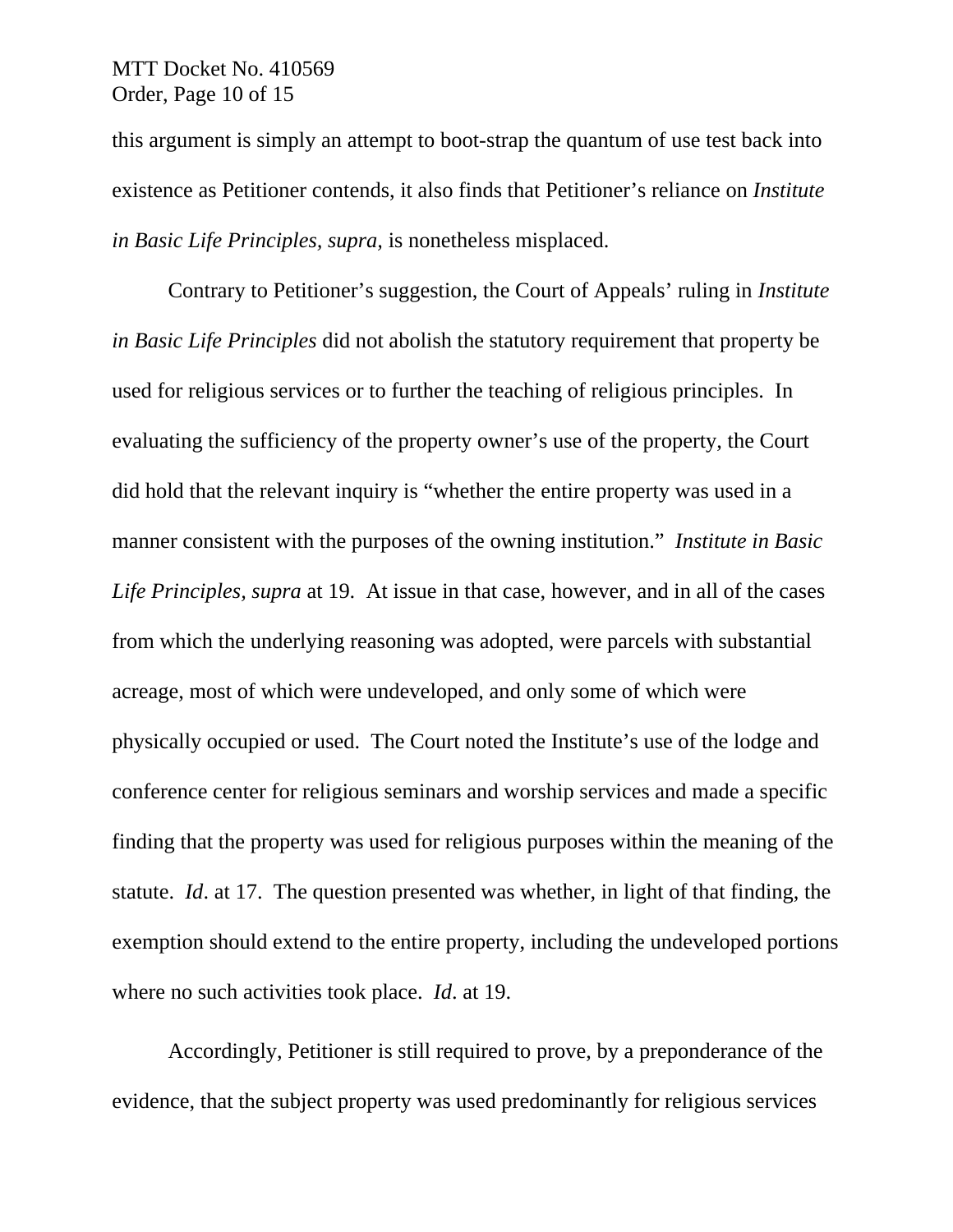MTT Docket No. 410569 Order, Page 11 of 15

or for the teaching of religious truths and beliefs. This determination is supported

by *Self Realization Meditation Healing Centre v Bath Township*, unpublished

opinion per curiam of the Court of Appeals, issued June 21, 2011 (Docket No.

297475), p 12, wherein the Court held as follows:

[T]he language of the statute exempts the houses of public worship *and* the underlying land, *though the definition of such houses requires that the house be used predominantly for religious services.*  The unambiguous language of the statute controls, though a quantum of use test does not exist. A two-prong test is used: whether the predominant purpose and practice include teaching religious truths and beliefs; and, whether the entire property was used in a manner consistent with the purposes of the owning institution. (Emphasis added.)

Petitioner's reliance on *Christian Reformed Church in North America v* 

*Grand Rapids*, 104 Mich App 10; 303 NW2d 913 (1981), is similarly misplaced. Petitioner cites this case for the proposition that its use of the subject property for administrative ministry and member meetings and publishing of religious videos will render exemption proper pursuant to MCL 211.7s, where there is no secular or commercial purpose for the activities. However, while the petitioner in that case was a nonprofit religious institution, *Christian Reformed Church* was decided under MCL 211.7d, a precursor to the current educational and charitable institution exemption statutes, which at that time provided exemption for "[r]eal estate or personal property . . . owned and occupied by nonprofit theater, library, benevolent, charitable, educational, or scientific institutions . . . while occupied by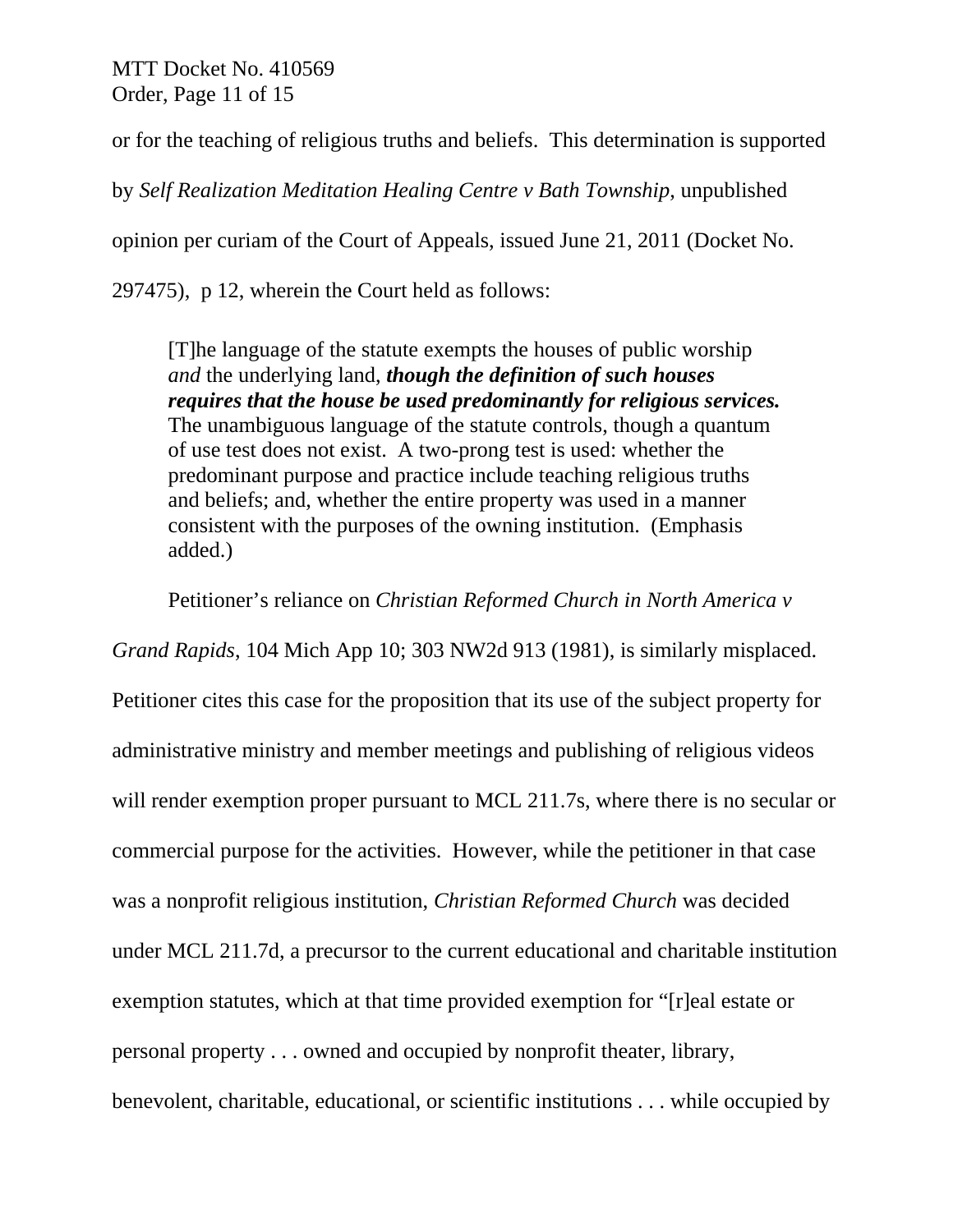MTT Docket No. 410569 Order, Page 12 of 15

 $\overline{a}$ 

them solely for the purposes for which the institutions were incorporated  $\dots$ <sup>2</sup> The primary issue was whether the petitioner was a "charitable" or "benevolent" institution within the meaning of the statute, and the holding cited and relied upon by Petitioner related to the secondary issue of whether the petitioner occupied the property solely for the purpose for which it was incorporated. This issue is not relevant to a determination under MCL 211.7s, as the same does not mandate occupancy as other exemption statutes do, but instead requires that the property be used predominantly for religious services or for teaching religious truths and beliefs. Further, though it was used primarily for administrative purposes, the record in that case established that the subject building was also regularly used for worship services, training assemblies, and other religious-oriented instruction:

[M]embers of the administrative and support staffs, . . . visitors to staff, and groups or individuals who come into the facility for religious services, training assemblies or other religious-oriented instruction are . . . routinely involved in worship services as a prelude to their other denominational activities. Included on staff are 18 ministers, any of whom may conduct the various services. . . . [T]he various worship services are open to the general public as are the religious-oriented meetings which bring people from many places for training education, including recruits for the Church's mission programs, who undergo orientation on the premises; and for assisting

<sup>&</sup>lt;sup>2</sup> As amended, MCL 211.7n currently provides exemption for "[r]eal estate or personal property owned and occupied by nonprofit theater, library, educational, or scientific institutions . . . while occupied by them solely for the purposes for which the institutions were incorporated . . . ." MCL 211.7o similarly provides exemption for "[r]eal or personal property owned and occupied by a nonprofit charitable institution while occupied by that nonprofit charitable institution solely for the purposes for which that nonprofit charitable institution was incorporated . . . ."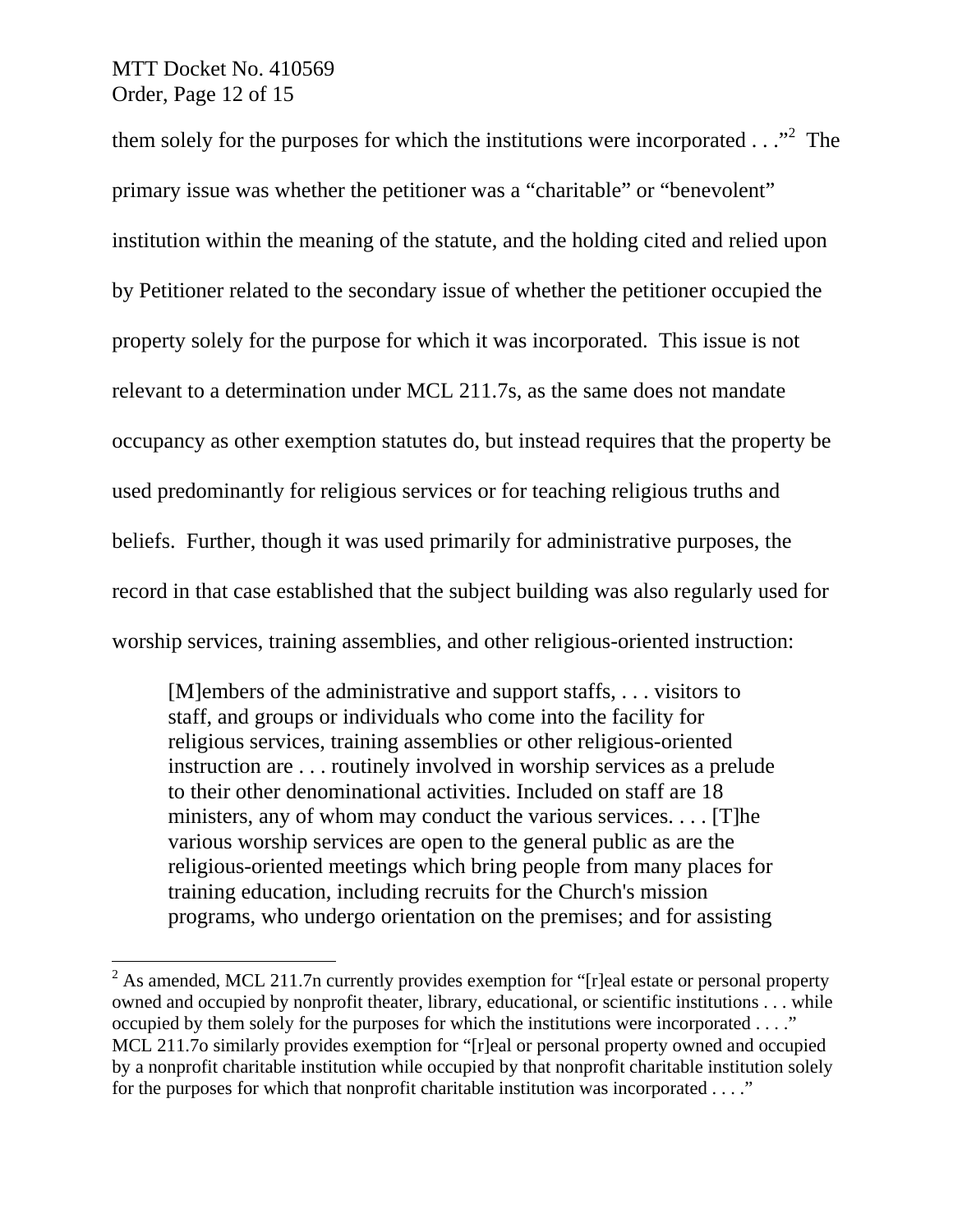persons in carrying on Church-sponsored evangelism, teaching and benevolence missions, even in the participants' local communities. As gatherings are held at the building it is "with prayer, with scripture reading and for inspiration and assistance in doing the work of Christ", as the witness testified. Some agencies housed in subject building hold a period of worship and prayer on a daily and/or weekly basis. A time of worship for the entire staff is set aside monthly and also for frequent special occasions. *Christian Reformed Church*, *supra* at 14.

In contrast, the record in the instant appeal does not support a conclusion that any religious services were held at the subject property during the tax years at issue. The depositions of the witnesses did contemplate a single service scheduled to take place in October of 2011, but as noted by Respondent, no evidence has been submitted to establish that the service actually took place. Petitioner does not argue that the property was used for any such services in either of the remaining tax years, and thus, the sole basis under which the property could qualify for an exemption would be a predominant use for teaching religious truths and beliefs.

The Tribunal is satisfied that teaching religious truths and beliefs is one of Petitioner's primary purposes. It appears, however, that the majority of the teaching takes place at Petitioner's Walton Street Property. Petitioner cites a multitude of activities that took place at the subject property during the tax years at issue, but has failed to establish that any of these activities involved worship or the teaching of religious principles and beliefs. Aside from a few references to Bible school or studies, there is nothing on record to even suggest the occurrence of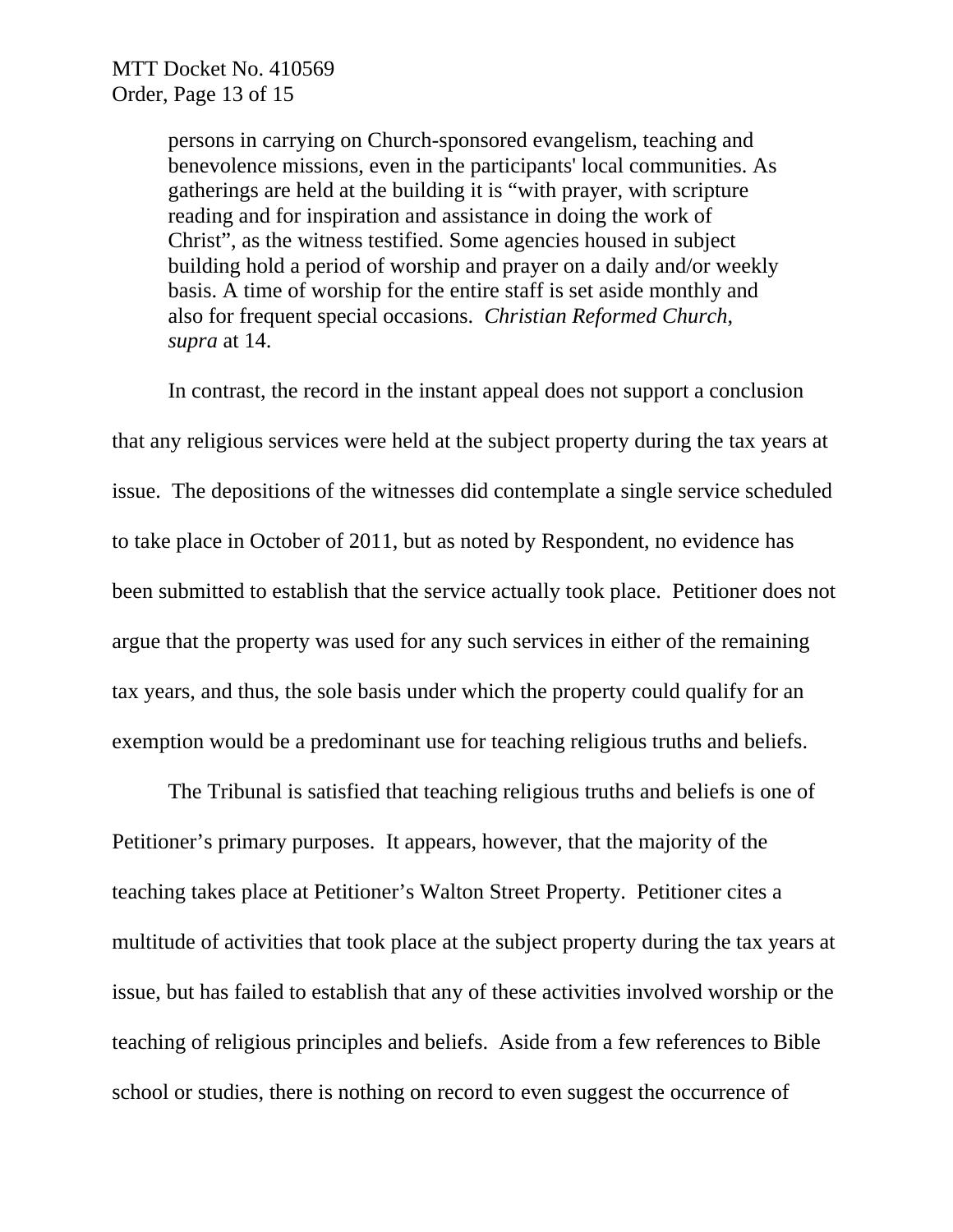worship or teaching. Petitioner relies heavily on the fact that the property was utilized for ministries of the church and the fact that such use was in accordance with its overall purpose. And while community service may be charitable and benevolent, and an essential part in carrying out Petitioner's overall purpose, the Tribunal cannot conclude that it furthers the specific purpose of teaching religious principles.

Church Elder and Assistant Minister to the Pastor, James E. Parks, Jr., testified that "Helping Hands was part of the outreach [ministry]. The reason we had Helping Hands was so we could minister to the people, to reach the people to bring them to the church . . . ." Parks Deposition, p. 23. Additional deposition testimony suggests that the same could be said for most, if not all, of the relevant ministry councils, and promoting religious services and bringing people to the teachings of the church, is not in and of itself, teaching. Even assuming arguendo that some teaching was associated with the various ministry services and activities, "[t]he occurrence of *some* teaching does not mean that the [property] [is] 'predominantly' used for teaching. . . . The issue is . . . whether *teaching* is the *predominant* function of this [property] that sits apart from the actual [church] and classrooms." *Congregation Mishkan Israel Nusach v H'ari Oak Park*, unpublished opinion of the Court of Appeals, issued December 13, 2012 (Docket No. 306465), p 4.